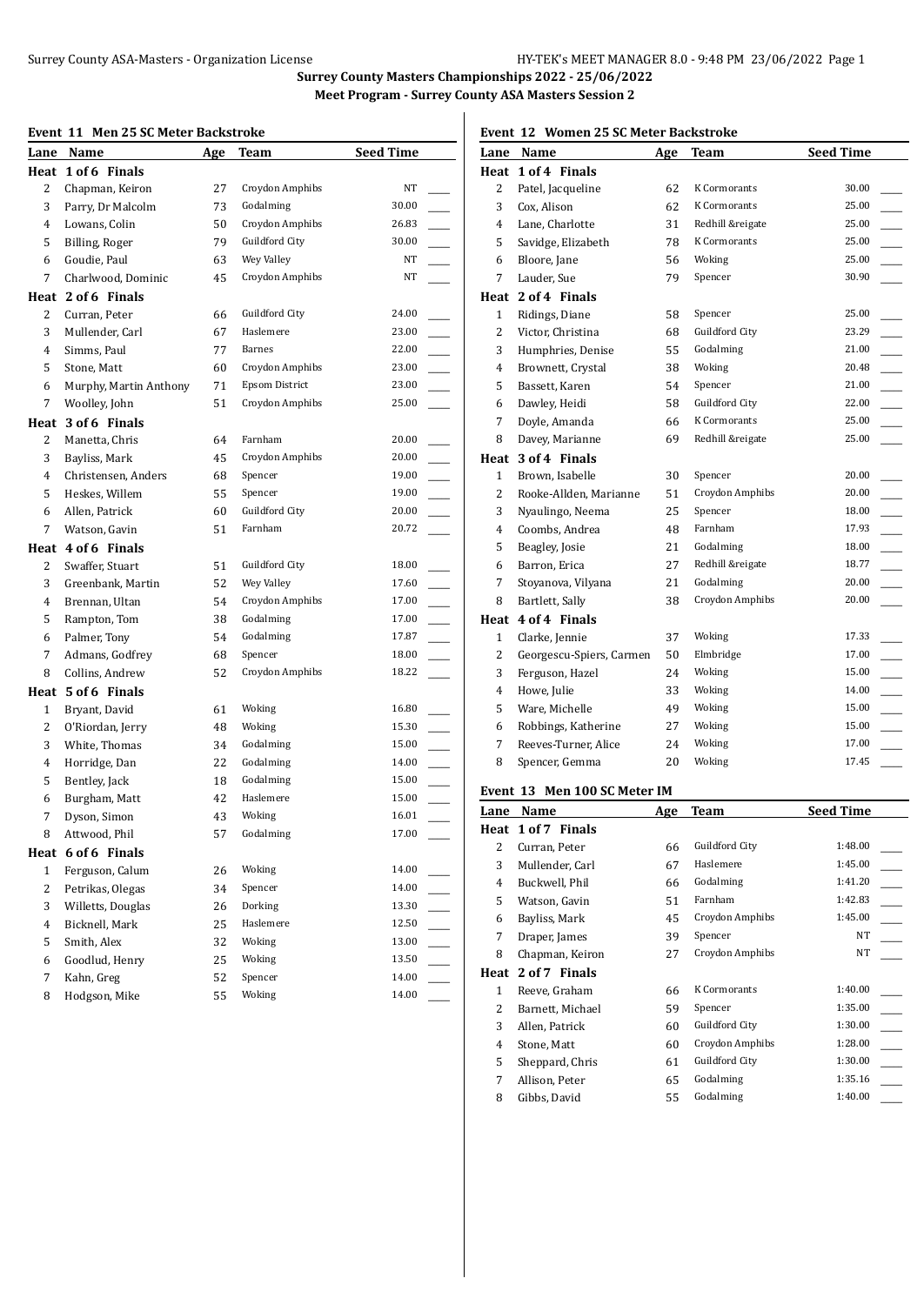#### **Heat 3 Finals (#13 Men 100 SC Meter IM)**

| пеас           | 3 PHIAIS (#13 Men 100 SC Meter IM) |    |                  |         |  |
|----------------|------------------------------------|----|------------------|---------|--|
| 1              | Pilcher, Iain                      | 51 | Leatherhead      | 1:28.00 |  |
| 2              | Simpson, Karl                      | 49 | Spencer          | 1:25.00 |  |
| 3              | Attwood, Phil                      | 57 | Godalming        | 1:25.00 |  |
| 4              | Prowting, John                     | 61 | Croydon Amphibs  | 1:23.00 |  |
| 5              | Palmer, Tony                       | 54 | Godalming        | 1:23.91 |  |
| 6              | Murphy, Martin Anthony             | 71 | Epsom District   | 1:25.00 |  |
| 7              | Admans, Godfrey                    | 68 | Spencer          | 1:27.00 |  |
| 8              | Edwards, Mark                      | 65 | Wey Valley       | 1:28.00 |  |
|                | Heat 4 of 7 Finals                 |    |                  |         |  |
| $\mathbf{1}$   | Rampton, Tom                       | 38 | Godalming        | 1:20.00 |  |
| 2              | Needham, Ross                      | 42 | Spencer          | 1:19.00 |  |
| 3              | Sharkh, Eamon                      | 30 | Guildford City   | 1:18.00 |  |
| $\overline{4}$ | Doyle, Jake                        | 23 | Croydon Amphibs  | 1:17.20 |  |
| 5              | Collins, Andrew                    | 52 | Croydon Amphibs  | 1:17.66 |  |
| 6              | King, James                        | 44 | Croydon Amphibs  | 1:18.36 |  |
| 7              | Swaffer, Stuart                    | 51 | Guildford City   | 1:19.00 |  |
| 8              | Veal, Alex                         | 41 | Farnham          | 1:22.70 |  |
|                | Heat 5 of 7 Finals                 |    |                  |         |  |
| 1              | Shaw, Mike                         | 54 | Farnham          | 1:16.50 |  |
| 2              | Dyson, Simon                       | 43 | Woking           | 1:15.00 |  |
| 3              | Smoothy, Paul                      | 54 | Guildford City   | 1:14.00 |  |
| $\overline{4}$ | Counsell, Alex                     | 30 | Woking           | 1:12.88 |  |
| 5              | Allison, Graham                    | 43 | Redhill &reigate | 1:13.00 |  |
| 6              | Crew, Russell                      | 55 | Haslemere        | 1:15.00 |  |
| 7              | Milana, Luca                       | 50 | Spencer          | 1:16.00 |  |
| 8              | Greenbank, Martin                  | 52 | Wey Valley       | 1:16.73 |  |
|                | Heat 6 of 7 Finals                 |    |                  |         |  |
| $\mathbf{1}$   | Petrikas, Olegas                   | 34 | Spencer          | 1:12.00 |  |
| 2              | Swarbrick, Matt                    | 45 | Haslemere        | 1:10.07 |  |
| 3              | O'Riordan, Jerry                   | 48 | Woking           | 1:09.50 |  |
| 4              | Kahn, Greg                         | 52 | Spencer          | 1:09.00 |  |
| 5              | Danton, Matthew                    | 22 | Wey Valley       | 1:09.00 |  |
| 6              | Fawn, Robert                       | 41 | Spencer          | 1:10.00 |  |
| 7              | Bryant, David                      | 61 | Woking           | 1:10.60 |  |
| 8              | Vincer, William                    | 36 | Elmbridge        | 1:12.04 |  |
|                | Heat 7 of 7 Finals                 |    |                  |         |  |
| $\mathbf{1}$   | Horridge, Dan                      | 22 | Godalming        | 1:05.43 |  |
| 2              | White, Thomas                      | 34 | Godalming        | 1:05.00 |  |
| 3              | Ward, Andrew                       | 28 | Elmbridge        | 1:02.80 |  |
| 4              | Goodlud, Henry                     | 25 | Woking           | 1:00.00 |  |
| 5              | Tuddenham, Mark                    | 25 | Woking           | 1:01.00 |  |
| 6              | Young, Thomas                      | 20 | Guildford City   | 1:05.00 |  |
| 7              | Hodgson, Mike                      | 55 | Woking           | 1:05.00 |  |
| 8              | Thomas, Greg                       | 29 | Wey Valley       | 1:08.00 |  |

### **Event 14 Women 100 SC Meter IM**

| Name               | Age | Team                | <b>Seed Time</b> |  |
|--------------------|-----|---------------------|------------------|--|
| Heat 1 of 5 Finals |     |                     |                  |  |
| Higgins, Kayley    | 36  | Godalming           | NT               |  |
| Asher, Jane        | 91  | <b>K</b> Cormorants | 2:10.00          |  |
| Wilson, Fran       | 64  | Croydon Amphibs     | 2:00.00          |  |
| Cox, Alison        | 62  | <b>K</b> Cormorants | 2:00.00          |  |
| Aldridge, Lisa     | 46  | Farnham             | 2:20.00          |  |
| McGowan, Ellery    | 76  | Godalming           | <b>NT</b>        |  |
|                    |     |                     |                  |  |

## **Heat 2 of 5 Finals**

| 2              | Doyle, Amanda          | 66 | <b>K</b> Cormorants | 1:50.00 |
|----------------|------------------------|----|---------------------|---------|
| 3              | Day, Claudine          | 51 | Redhill &reigate    | 1:49.65 |
| $\overline{4}$ | Turner, Jane           | 47 | Spencer             | 1:45.00 |
| 5              | Victor, Christina      | 68 | Guildford City      | 1:45.90 |
| 6              | Patel, Jacqueline      | 62 | <b>K</b> Cormorants | 1:50.00 |
| 7              | Bloore, Jane           | 56 | Woking              | 1:55.00 |
| Heat           | 3 of 5 Finals          |    |                     |         |
| 2              | Dawley, Heidi          | 58 | Guildford City      | 1:40.00 |
| 3              | Pung, Jacqueline       | 38 | Southwark           | 1:35.00 |
| 4              | Mason, Laura           | 46 | Spencer             | 1:28.00 |
| 5              | Bassett, Karen         | 54 | Spencer             | 1:30.00 |
| 6              | Rooke-Allden, Marianne | 51 | Croydon Amphibs     | 1:35.00 |
| 7              | Gwilym, Sarra          | 34 | Redhill &reigate    | 1:40.00 |
| 8              | Humphries, Denise      | 55 | Godalming           | 1:41.23 |
|                | Heat 4 of 5 Finals     |    |                     |         |
| $\mathbf{1}$   | Davies, Rachel         | 48 | Farnham             | 1:27.00 |
| 2              | Nyaulingo, Neema       | 25 | Spencer             | 1:25.00 |
| 3              | Beagley, Josie         | 21 | Godalming           | 1:21.06 |
| 4              | Spencer, Gemma         | 20 | Woking              | 1:18.05 |
| 5              | Addison, Deborah       | 52 | Farnham             | 1:19.00 |
| 6              | Brooks, Janine         | 59 | Farnham             | 1:25.00 |
| 7              | Brownett, Crystal      | 38 | Woking              | 1:26.45 |
| 8              | Pye, Sarah             | 46 | Wey Valley          | 1:27.48 |
| Heat           | 5 of 5 Finals          |    |                     |         |
| $\mathbf{1}$   | Clarke, Jennie         | 37 | Woking              | 1:17.60 |
| $\overline{2}$ | Moores, Lucy           | 21 | Guildford City      | 1:13.50 |
| 3              | Ware, Michelle         | 49 | Woking              | 1:10.00 |
| $\overline{4}$ | Hodgson, Amy           | 22 | Woking              | 1:09.00 |
| 5              | Ferguson, Hazel        | 24 | Woking              | 1:10.00 |
| 6              | Howe, Julie            | 33 | Woking              | 1:12.00 |
| 7              | Reeves-Turner, Alice   | 24 | Woking              | 1:16.92 |
| 8              | Rust, Liz              | 26 | Wey Valley          | 1:18.00 |
|                |                        |    |                     |         |

# **Event 15 Men 100 SC Meter Breaststroke**

| Lane | Name                   | Age | <b>Team</b>     | <b>Seed Time</b> |
|------|------------------------|-----|-----------------|------------------|
|      | Heat 1 of 4 Finals     |     |                 |                  |
| 2    | Curran, Peter          | 66  | Guildford City  | 1:48.00          |
| 3    | Chapman, Keiron        | 27  | Croydon Amphibs | NT               |
| 4    | Allen, Patrick         | 60  | Guildford City  | 2:00.00          |
| 5    | Charlwood, Dominic     | 45  | Croydon Amphibs | NT               |
| 6    | Kearn, Simon           | 58  | Farnham         | 1:50.00          |
| 7    | Bayliss, Mark          | 45  | Croydon Amphibs | 1:50.00          |
| Heat | 2 of 4 Finals          |     |                 |                  |
| 2    | Patrick, Andrew        | 59  | Dorking         | 1:43.00          |
| 3    | Stone, Matt            | 60  | Croydon Amphibs | 1:40.00          |
| 4    | Swaffer, Stuart        | 51  | Guildford City  | 1:30.00          |
| 5    | Murphy, Martin Anthony | 71  | Epsom District  | 1:40.00          |
| 6    | Buckwell, Phil         | 66  | Godalming       | 1:40.52          |
| 7    | Woolley, John          | 51  | Croydon Amphibs | 1:45.00          |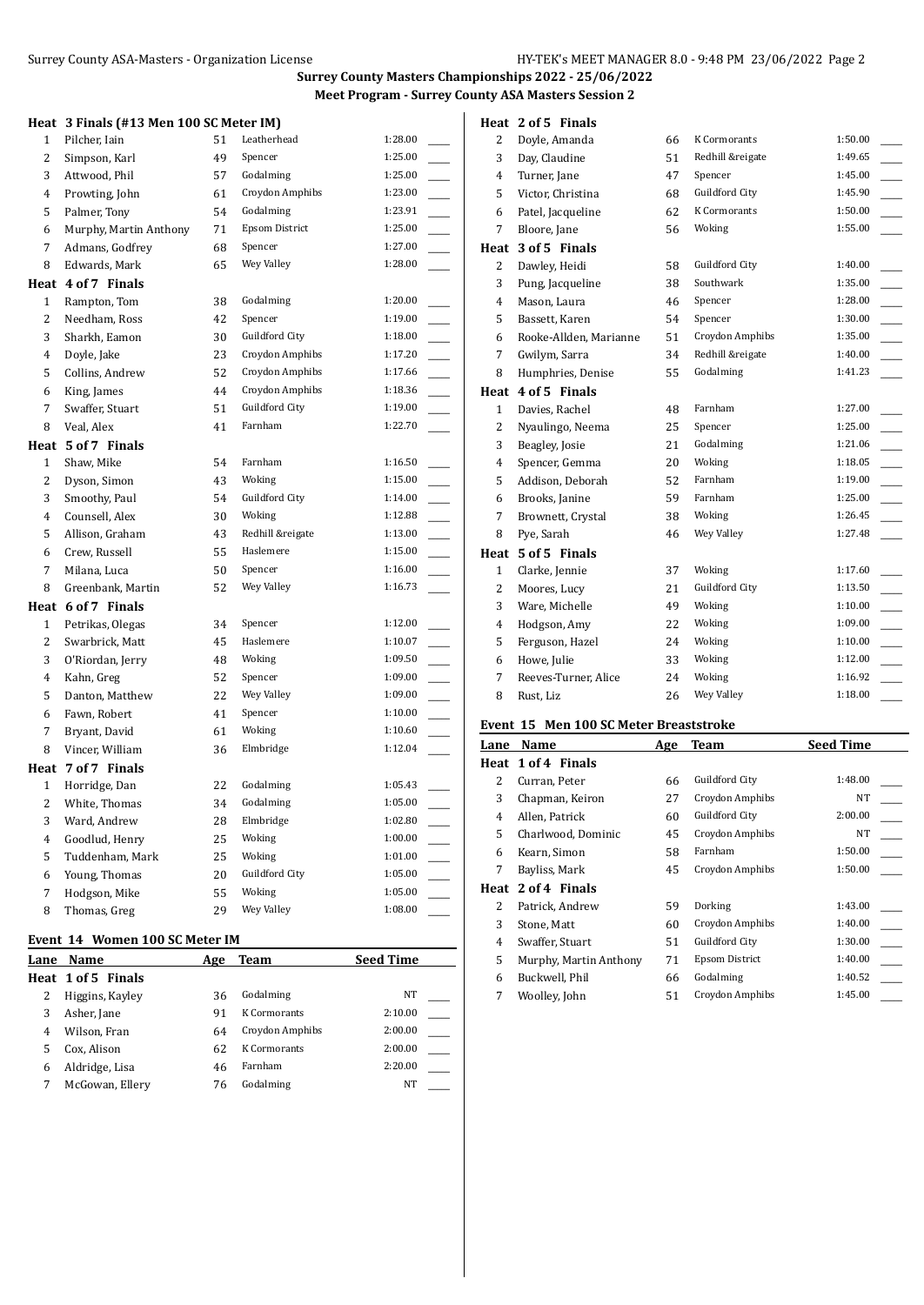### **Heat 3 Finals (#15 Men 100 SC Meter Breaststroke)**

| 2 | Dyson, Simon       | 43 | Woking          | 1:25.00 |
|---|--------------------|----|-----------------|---------|
| 3 | Shaw, Mike         | 54 | Farnham         | 1:21.00 |
| 4 | Brown, Jonathan    | 56 | Wey Valley      | 1:18.50 |
| 5 | O'Riordan, Jerry   | 48 | Woking          | 1:20.00 |
| 6 | Milana, Luca       | 50 | Spencer         | 1:23.00 |
| 7 | Collins, Andrew    | 52 | Croydon Amphibs | 1:28.70 |
| 8 | Prowting, John     | 61 | Croydon Amphibs | 1:29.00 |
|   | Heat 4 of 4 Finals |    |                 |         |
| 1 | Burgham, Matt      | 42 | Haslemere       | 1:14.00 |
| 2 | Hodgson, Mike      | 55 | Woking          | 1:12.00 |
| 3 | Lungley, Oliver    | 27 | Spencer         | 1:08.19 |
| 4 | Goodlud, Henry     | 25 | Woking          | 1:07.00 |
| 5 | Samy, Ollie        | 32 | Croydon Amphibs | 1:07.44 |
| 6 | Nakano, Archy      | 50 | Dorking         | 1:10.14 |
| 7 | Smith, Ben         | 34 | Woking          | 1:13.27 |
| 8 | Bryant, David      | 61 | Woking          | 1:16.30 |

## **Event 16 Women 100 SC Meter Breaststroke**

| Lane           | Name                   | <u>Age</u> | Team             | <b>Seed Time</b> |
|----------------|------------------------|------------|------------------|------------------|
| Heat           | 1 of 3 Finals          |            |                  |                  |
| $\overline{2}$ | Turner, Jane           | 47         | Spencer          | 2:00.00          |
| 3              | Aldridge, Lisa         | 46         | Farnham          | 2:00.00          |
| 4              | Day, Claudine          | 51         | Redhill &reigate | 1:53.36          |
| 5              | Humphries, Denise      | 55         | Godalming        | 1:55.00          |
| 6              | Isaacs, Grace          | 50         | Godalming        | 2:00.00          |
| 7              | Doyle, Amanda          | 66         | K Cormorants     | 2:20.00          |
| Heat           | 2 of 3 Finals          |            |                  |                  |
| $\mathbf{1}$   | Victor, Christina      | 68         | Guildford City   | 1:49.39          |
| $\overline{c}$ | Rooke-Allden, Marianne | 51         | Croydon Amphibs  | 1:45.00          |
| 3              | Pung, Jacqueline       | 38         | Southwark        | 1:40.00          |
| 4              | Mason, Laura           | 46         | Spencer          | 1:34.00          |
| 5              | Wiggins, Fiona         | 41         | Spencer          | 1:34.00          |
| 6              | Hutchinson, Nicola     | 32         | Redhill &reigate | 1:44.50          |
| 7              | Ridings, Diane         | 58         | Spencer          | 1:45.00          |
| 8              | Patel, Jacqueline      | 62         | K Cormorants     | 1:52.00          |
| Heat           | 3 of 3 Finals          |            |                  |                  |
| $\mathbf{1}$   | Reeves-Turner, Alice   | 24         | Woking           | 1:32.13          |
| 2              | Spencer, Gemma         | 20         | Woking           | 1:25.83          |
| 3              | Howe, Julie            | 33         | Woking           | 1:22.00          |
| 4              | Halls, Barbara         | 43         | Spencer          | 1:20.00          |
| 5              | Moores, Lucy           | 21         | Guildford City   | 1:20.00          |
| 6              | Clarke, Jennie         | 37         | Woking           | 1:25.27          |
| 7              | Ware, Michelle         | 49         | Woking           | 1:26.00          |
| 8              | Pritchard, Rebecca     | 35         | Spencer          | 1:32.80          |

## **Event 17 Men 50 SC Meter Freestyle**

### **Heat 2 of 11 Finals**

| 2            | Parry, Dr Malcolm      | 73 | Godalming             | 45.00          |
|--------------|------------------------|----|-----------------------|----------------|
| 3            | Billing, Roger         | 79 | Guildford City        | 40.00          |
| 4            | Patrick, Andrew        | 59 | Dorking               | 40.00          |
| 5            | Woolley, John          | 51 | Croydon Amphibs       | 40.00          |
| 6            | Macauley-Conway, Conor | 20 | Kingston              | 41.00          |
| 7            | Keen, Michael          | 69 | Guildford City        | 46.00          |
|              | Heat 3 of 11 Finals    |    |                       |                |
| 2            | Allen, Patrick         | 60 | Guildford City        | 38.00          |
| 3            | Stone, Matt            | 60 | Croydon Amphibs       | 37.00          |
| 4            | Allison, Peter         | 65 | Godalming             | 34.03          |
| 5            | Murphy, Martin Anthony | 71 | <b>Epsom District</b> | 35.00          |
| 6            | Gibbs, David           | 55 | Godalming             | 37.00          |
| 7            | Watson, Gavin          | 51 | Farnham               | 39.67          |
|              | Heat 4 of 11 Finals    |    |                       |                |
| 1            | Winn-Smith, Matthew    | 43 | Guildford City        | 34.00          |
| 2            | Boucher, James         | 62 | Guildford City        | 32.00          |
| 3            | Post, Benoit           | 50 | K Cormorants          | 32.00          |
| 4            | Simpson, Karl          | 49 | Spencer               | 32.00          |
| 5            | Attwood, Phil          | 57 | Godalming             | 32.00          |
| 6            | Bayliss, Mark          | 45 | Croydon Amphibs       | 32.00          |
| 7            | Admans, Godfrey        | 68 | Spencer               | 33.00          |
| 8            | Edwards, Mark          | 65 | Wey Valley            | 34.00          |
|              | Heat 5 of 11 Finals    |    |                       |                |
| 1            | Potter, Graham         | 66 | Elmbridge             | 31.50          |
| 2            | Christensen, Anders    | 68 | Spencer               | 31.00          |
| 3            | Swaffer, Stuart        | 51 | Guildford City        | 31.00          |
| 4            | Heskes, Willem         | 55 | Spencer               | 30.00          |
| 5            | Palmer, Tony           | 54 | Godalming             | 30.70          |
| 6            | Rampton, Tom           | 38 | Godalming             | 31.00          |
| 7            | Veal, Alex             | 41 | Farnham               | 31.33          |
| 8            | Goudie, Paul           | 63 | Wey Valley            | 31.75          |
|              | Heat 6 of 11 Finals    |    |                       |                |
| $\mathbf{1}$ | Collins, Andrew        | 52 | Croydon Amphibs       | 29.99          |
| 2            | Willetts, Garry        | 59 | Dorking               | 29.90          |
| 3            | Brennan, Ultan         | 54 | Croydon Amphibs       | 29.50          |
| 4            | Barnett, Michael       | 59 | Spencer               | 29.08          |
| 5            | King, James            | 44 | Croydon Amphibs       | 29.25          |
| 6            | Shaw, Mike             | 54 | Farnham               | 29.50          |
| 7            | Loftus, Kennith        | 44 | Dorking               | 29.98          |
| 8            | Milana, Luca           | 50 | Spencer               | 30.00          |
| Heat         | 7 of 11 Finals         |    |                       |                |
| $\mathbf{1}$ | Bryant, David          | 61 | Woking                | 28.50          |
| 2            | Allison, Graham        | 43 | Redhill &reigate      | 28.20          |
| 3            | Crew, Russell          | 55 | Haslemere             | 28.00          |
| 4            | Dyson, Simon           | 43 | Woking                | 28.00          |
| 5            | Wootton, Mathew        | 51 | Haslemere             | 28.00          |
| 6            | Vincer, William        | 36 | Elmbridge             | 28.09          |
| 7            | Edwards, Lloyd         | 45 | Guildford City        | 28.49<br>29.00 |
| 8            | Needham, Ross          | 42 | Spencer               |                |